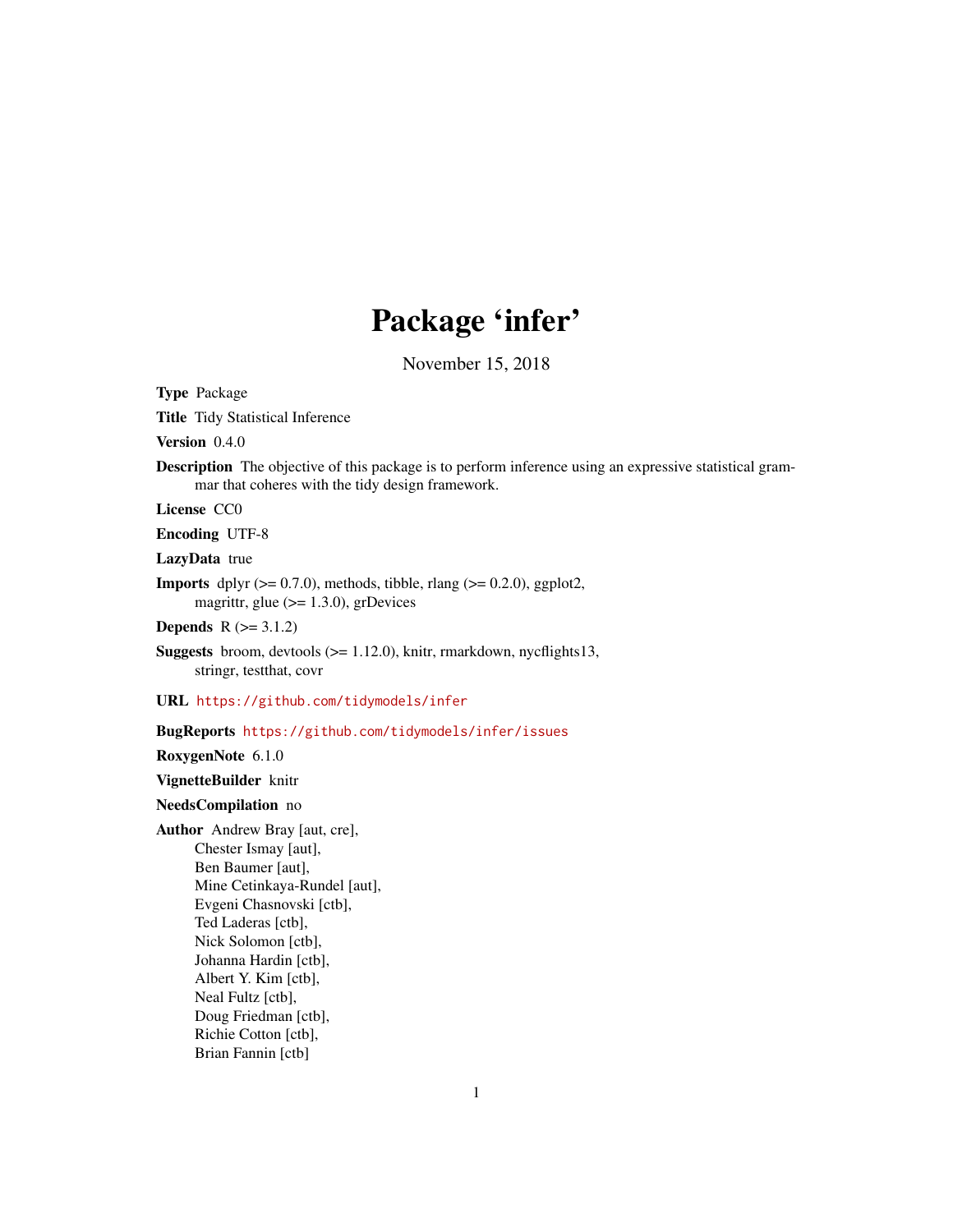<span id="page-1-0"></span>Maintainer Andrew Bray <abray@reed.edu> Repository CRAN Date/Publication 2018-11-15 22:10:03 UTC

# R topics documented:

|       | $\overline{2}$ |
|-------|----------------|
|       | -3             |
|       | $\overline{4}$ |
|       | $\overline{4}$ |
|       | 5              |
|       | 6              |
|       | 7              |
|       | -8             |
|       | 9              |
|       | -9             |
|       |                |
|       |                |
|       |                |
|       |                |
|       |                |
|       |                |
|       |                |
|       |                |
| Index | 18             |

<span id="page-1-1"></span>calculate *Calculate summary statistics*

# Description

Calculate summary statistics

#### Usage

```
calculate(x, stat = c("mean", "median", "sum", "sd", "prop", "count",
  "diff in means", "diff in medians", "diff in props", "Chisq", "F",
  "slope", "correlation", "t", "z"), order = NULL, ...)
```

| X.   | The output from generate() for computation-based inference or the output        |
|------|---------------------------------------------------------------------------------|
|      | from hypothesize() piped in to here for theory-based inference.                 |
| stat | A string giving the type of the statistic to calculate. Current options include |
|      | "mean","median","sum","sd","prop","count","diff in means","diff in medians",    |
|      | "diff in props", "Chisq", "F", "t", "z", "slope", and "correlation".            |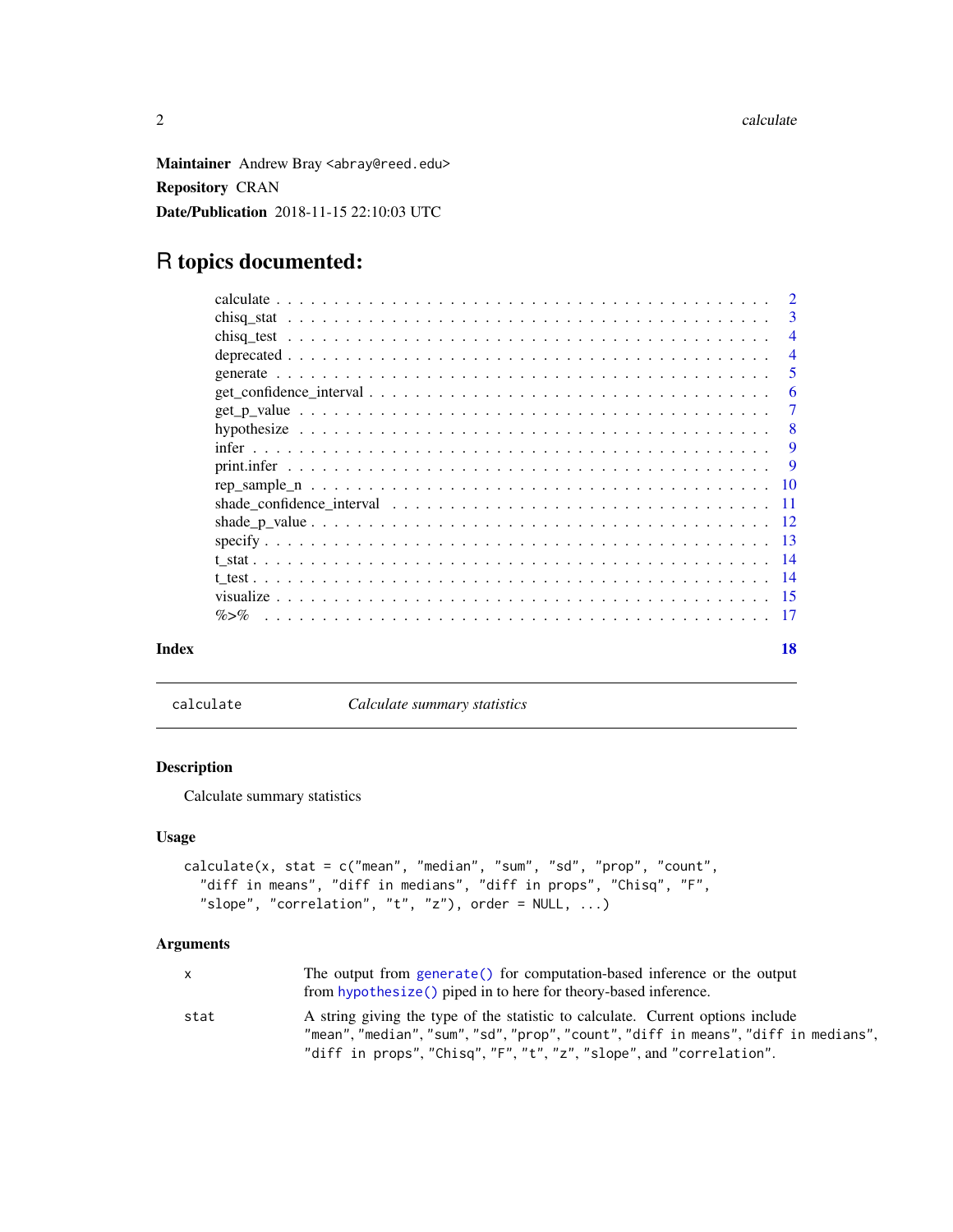#### <span id="page-2-0"></span>chisq\_stat 3

| order    | A string vector of specifying the order in which the levels of the explanatory<br>variable should be ordered for subtraction, where order = c("first", "second")<br>means ("first" - "second") Needed for inference on difference in means,<br>medians, or proportions and t and z statistics. |
|----------|------------------------------------------------------------------------------------------------------------------------------------------------------------------------------------------------------------------------------------------------------------------------------------------------|
| $\cdots$ | To pass options like na. $rm = TRUE$ into functions like mean(), sd(), etc.                                                                                                                                                                                                                    |

# Value

A tibble containing a stat column of calculated statistics.

# Examples

```
# Permutation test for two binary variables
mtcars %>%
 dplyr::mutate(am = factor(am), vs = factor(vs)) %>%
 specify(am ~ vs, success = "1") %hypothesize(null = "independence") %>%
 generate(reps = 100, type = "permute") %>%
 calculate(stat = "diff in props", order = c("1", "0"))
```
chisq\_stat *Tidy chi-squared test statistic*

# Description

A shortcut wrapper function to get the observed test statistic for a chisq test. Uses [chisq.test\(\),](#page-0-0) which applies a continuity correction.

# Usage

```
chisq_stat(data, formula, ...)
```

| data                    | A data frame that can be coerced into a tibble.                                    |
|-------------------------|------------------------------------------------------------------------------------|
| formula                 | A formula with the response variable on the left and the explanatory on the right. |
| $\cdot$ $\cdot$ $\cdot$ | Additional arguments for chisq.test().                                             |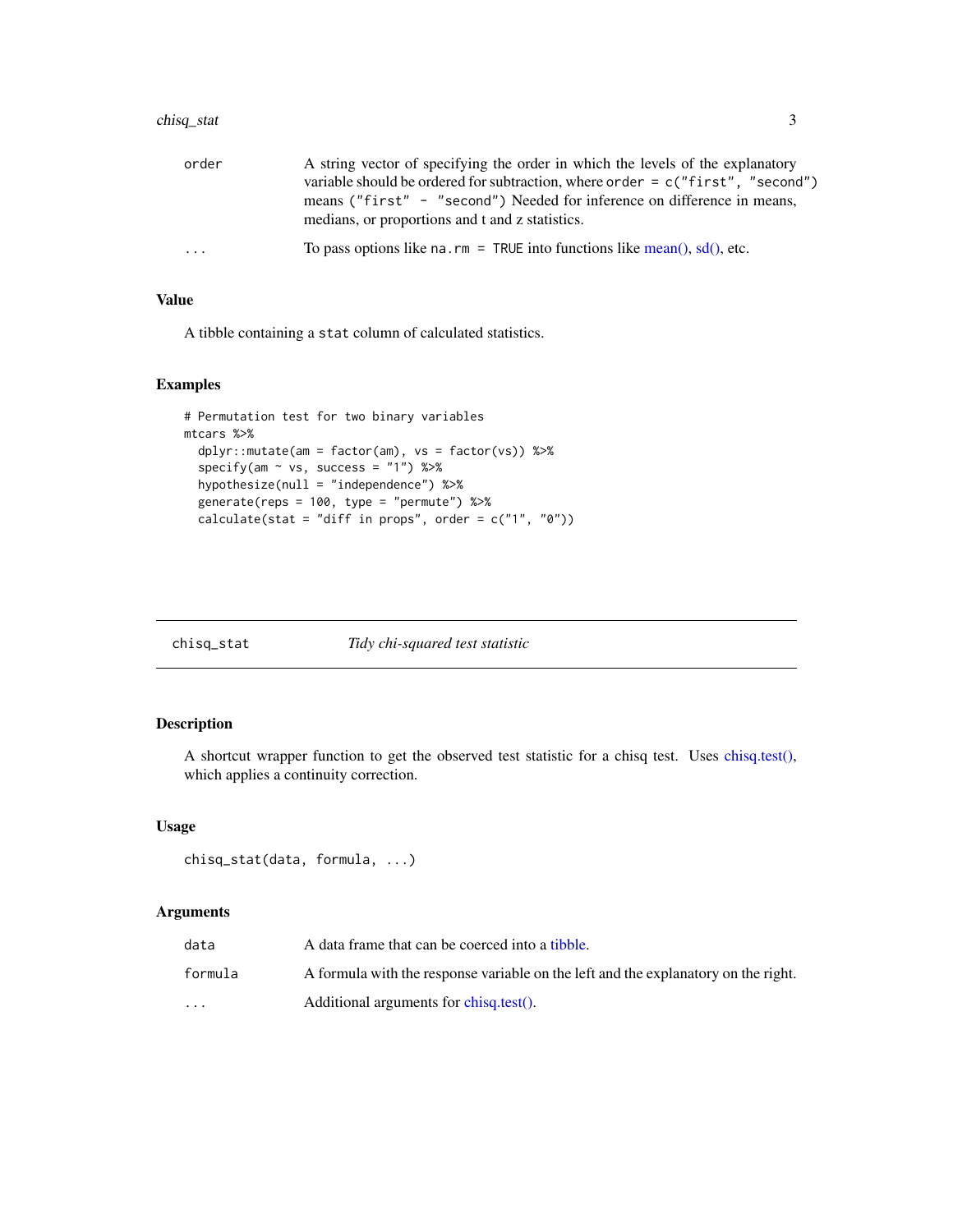<span id="page-3-0"></span>

#### Description

A tidier version of [chisq.test\(\)](#page-0-0) for goodness of fit tests and tests of independence.

#### Usage

chisq\_test(data, formula, ...)

#### Arguments

| data     | A data frame that can be coerced into a tibble.                                    |
|----------|------------------------------------------------------------------------------------|
| formula  | A formula with the response variable on the left and the explanatory on the right. |
| $\cdots$ | Additional arguments for chisq.test().                                             |

# Examples

```
# chisq test for comparing number of cylinders against automatic/manual
mtcars %>%
  dplyr::mutate(cyl = factor(cyl), am = factor(am)) %>%
  chisq_test(cyl \sim am)
```

|  | Deprecated functions | deprecated |
|--|----------------------|------------|
|--|----------------------|------------|

# Description

These functions should no longer be used. They will be removed in a future release of infer.

## Usage

```
conf\_int(x, level = 0.95, type = "percentile", point\_estimate = NULL)
```
p\_value(x, obs\_stat, direction)

| x         | See the non-deprecated function.                |
|-----------|-------------------------------------------------|
| level     | See the non-deprecated function.                |
| type      | See the non-deprecated function.                |
|           | point_estimate See the non-deprecated function. |
| obs_stat  | See the non-deprecated function.                |
| direction | See the non-deprecated function.                |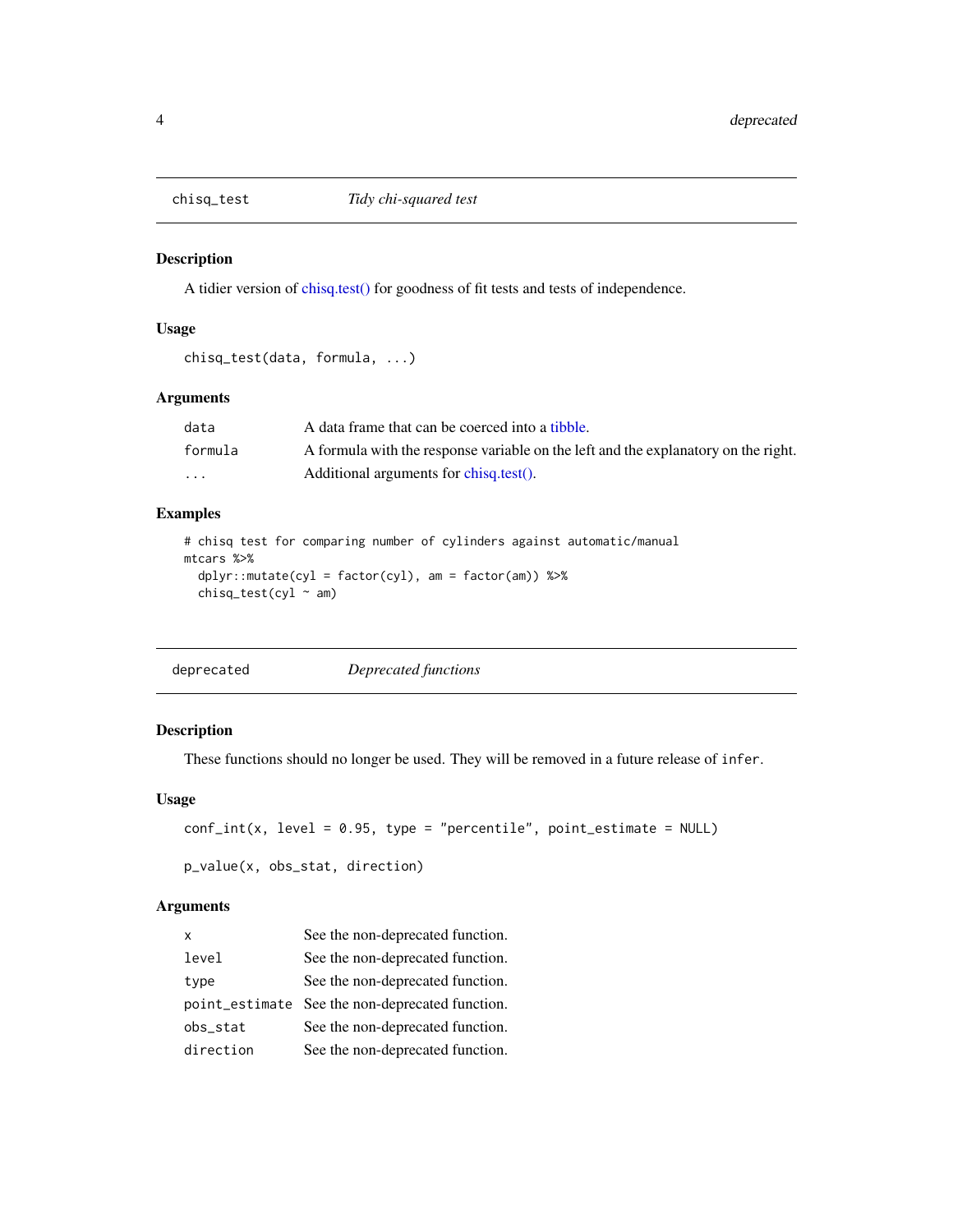#### <span id="page-4-0"></span>generate 5 and 5 and 5 and 5 and 5 and 5 and 5 and 5 and 5 and 5 and 5 and 5 and 5 and 5 and 5 and 5 and 5 and 5 and 5 and 5 and 5 and 5 and 5 and 5 and 5 and 5 and 5 and 5 and 5 and 5 and 5 and 5 and 5 and 5 and 5 and 5 a

# See Also

[get\\_p\\_value](#page-6-1), [get\\_confidence\\_interval](#page-5-1)

<span id="page-4-1"></span>

generate *Generate resamples, permutations, or simulations*

#### Description

Generation is done based on [specify\(\)](#page-12-1) and (if needed) [hypothesize\(\)](#page-7-1) inputs.

# Usage

```
generate(x, reps = 1, type = NULL, ...)
```
GENERATION\_TYPES

#### Arguments

| x    | A data frame that can be coerced into a tibble.   |
|------|---------------------------------------------------|
| reps | The number of resamples to generate.              |
| type | Currently either bootstrap, permute, or simulate. |
|      | Currently ignored.                                |

## Format

An object of class character of length 3.

#### Value

A tibble containing rep generated datasets, indicated by the replicate column.

```
# Permutation test for two binary variables
mtcars %>%
 dplyr::mutate(am = factor(am), vs = factor(vs)) %>%
 specify(am ~ vs, success = "1") %hypothesize(null = "independence") %>%
 generate(reps = 100, type = "permute")
```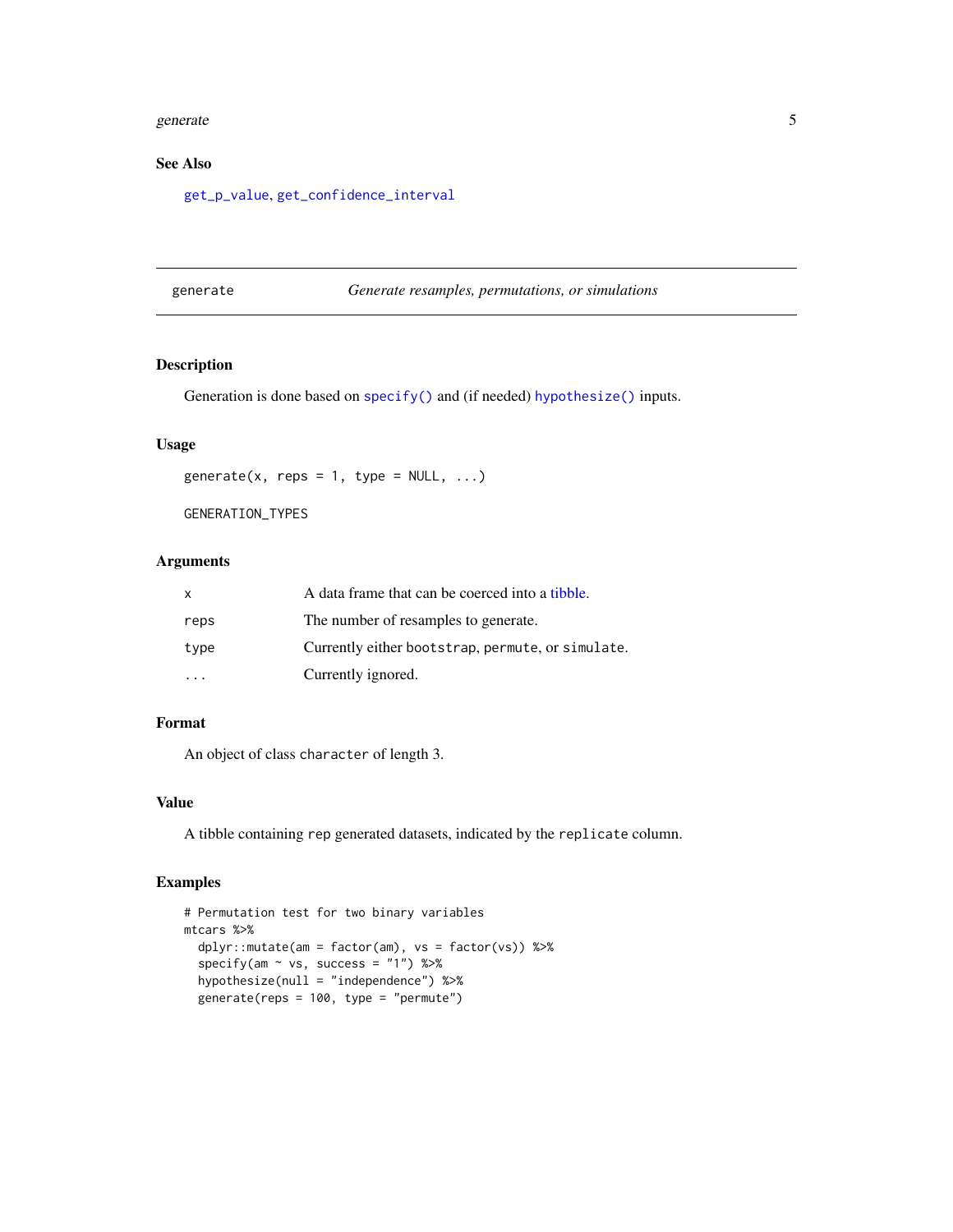```
get_confidence_interval
```
*Compute confidence interval*

#### Description

Only simulation-based methods are (currently only) supported.

#### Usage

```
get\_confidence\_interval(x, level = 0.95, type = "percentile",point_estimate = NULL)
```

```
get\_ci(x, level = 0.95, type = "percentile", point\_estimate = NULL)
```
# Arguments

| X     | Data frame of calculated statistics or containing attributes of theoretical distri-<br>bution values. Currently, dependent on statistics being stored in stat column as<br>created in calculate() function. |
|-------|-------------------------------------------------------------------------------------------------------------------------------------------------------------------------------------------------------------|
| level | A numerical value between 0 and 1 giving the confidence level. Default value is<br>0.95.                                                                                                                    |
| type  | A string giving which method should be used for creating the confidence in-<br>terval. The default is "percentile" with "se" corresponding to (multiplier *<br>standard error) as the other option.         |
|       | point_estimate A numeric value or a 1x1 data frame set to NULL by default. Needed to be<br>provided if $type = "se".$                                                                                       |

# Value

A 1 x 2 tibble with values corresponding to lower and upper values in the confidence interval.

#### Aliases

get\_ci() is an alias of get\_confidence\_interval(). conf\_int() is a deprecated alias of get\_confidence\_interval().

```
# Prepare the dataset
mtcars_df <- mtcars %>%
  dplyr::mutate(am = factor(am))
# Calculate the difference in means in the dataset
d_hat <- mtcars_df %>%
  specify(mpg \sim am) %>%
  calculate(stat = "diff in means", order = c("1", "0"))
```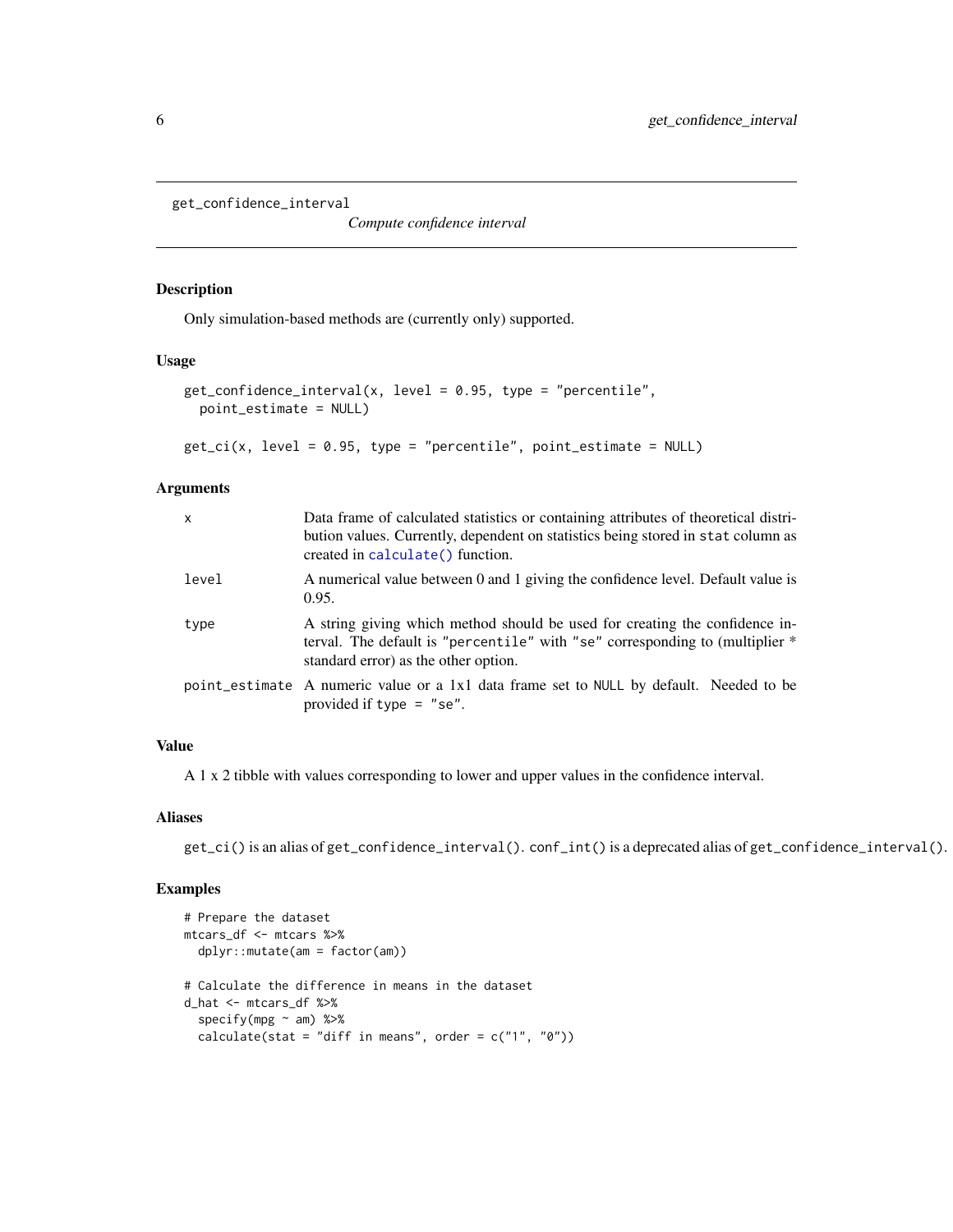# <span id="page-6-0"></span>get\_p\_value 7

```
# Same calculation on 100 bootstrap replicates
bootstrap_distn <- mtcars_df %>%
  specify(mpg \sim am) %>%
  generate(reps = 100, type = "bootstrap") %>%
  calculate(stat = "diff in means", order = c("1", "0"))
# Use level to set the confidence level
bootstrap_distn %>%
  get_confidence_interval(level = 0.9)
# To calculate std error, set the type and point estimate
bootstrap_distn %>%
  get_confidence_interval(type = "se", point_estimate = d_hat)
```
<span id="page-6-1"></span>get\_p\_value *Compute p-value*

## Description

Simulation-based methods are (currently only) supported.

#### Usage

get\_p\_value(x, obs\_stat, direction)

get\_pvalue(x, obs\_stat, direction)

#### Arguments

| X         | Data frame of calculated statistics as returned by generate()                                                  |
|-----------|----------------------------------------------------------------------------------------------------------------|
| obs stat  | A numeric value or a 1x1 data frame (as extreme or more extreme than this).                                    |
| direction | A character string. Options are "less", "greater", or "two_sided". Can also<br>use "left", "right", or "both". |

# Value

A 1x1 [tibble](#page-0-0) with value between 0 and 1.

# Aliases

get\_pvalue() is an alias of get\_p\_value(). p\_value is a deprecated alias of get\_p\_value().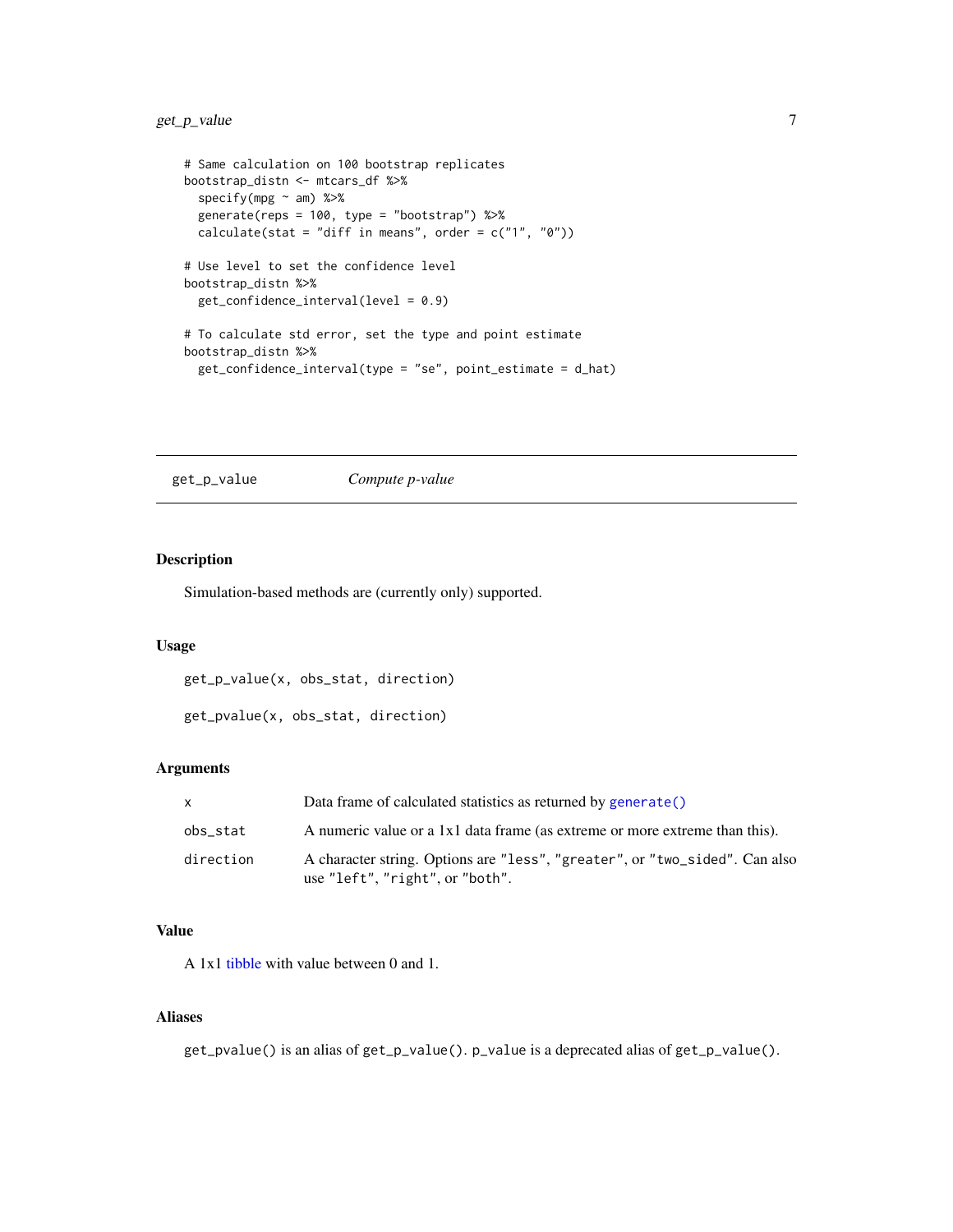# Examples

```
# Prepare the dataset
mtcars_df <- mtcars %>%
  dplyr::mutate(am = factor(am))
# Calculate the difference in means in the dataset
d_hat <- mtcars_df %>%
  specify(mpg ~ am) %>%
  calculate(stat = "diff in means", order = c("1", "0"))
# Same calculation on 100 permutation replicates
null_distn <- mtcars_df %>%
  specify(mpg \sim am) %>%
  hypothesize(null = "independence") %>%
  generate(reps = 100) %>%
  calculate(stat = "diff in means", order = c("1", "0"))
# What proportion of replicates had a difference
# in means more extreme than in the dataset?
null_distn %>%
  get_p_value(obs_stat = d_hat, direction = "right")
```
<span id="page-7-1"></span>hypothesize *Declare a null hypothesis*

#### Description

Declare a null hypothesis

## Usage

```
hypothesize(x, null, ...)
```
# Arguments

|          | A data frame that can be coerced into a tibble.                  |
|----------|------------------------------------------------------------------|
| null     | The null hypothesis. Options include "independence" and "point". |
| $\cdots$ | Arguments passed to downstream functions.                        |

#### Value

A tibble containing the response (and explanatory, if specified) variable data with parameter information stored as well.

<span id="page-7-0"></span>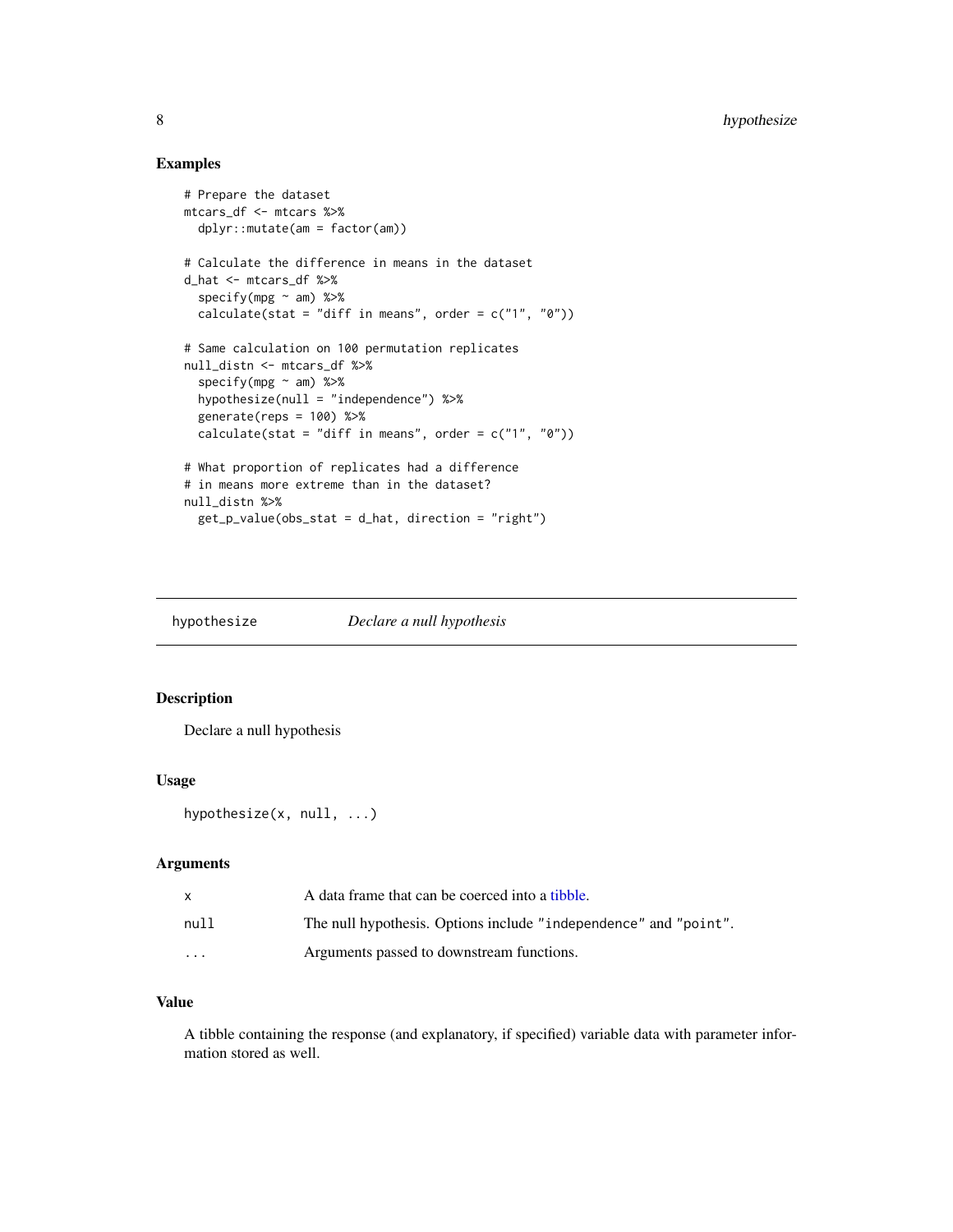<span id="page-8-0"></span>infer 9

# Examples

```
# Permutation test similar to ANOVA
mtcars %>%
  dplyr::mutate(cyl = factor(cyl)) %>%
  specify(mpg ~ cyl) %>%
  hypothesize(null = "independence") %>%
  generate(reps = 100, type = "permute") %>%
  calculate(stat = "F")
```
infer *infer: a grammar for statistical inference*

# Description

The objective of this package is to perform statistical inference using a grammar that illustrates the underlying concepts and a format that coheres with the tidyverse.

# Examples

# Example usage: library(infer)

print.infer *Print methods*

Description

Print methods

# Usage

```
## S3 method for class 'infer'
print(x, ...)
```

|                         | An object of class infer, i.e. output from $\text{specify}()$ or hypothesize(). |
|-------------------------|---------------------------------------------------------------------------------|
| $\cdot$ $\cdot$ $\cdot$ | Arguments passed to methods.                                                    |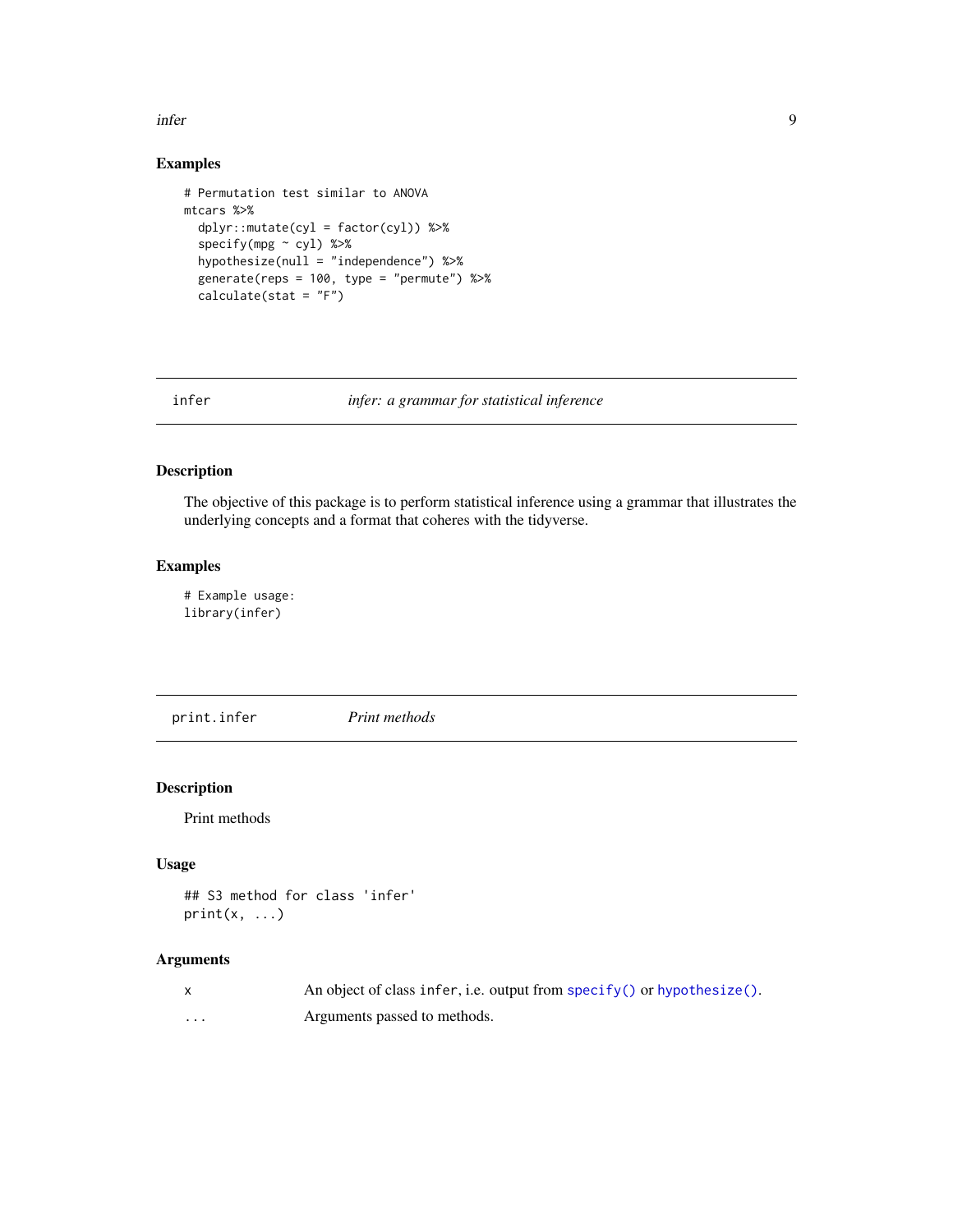<span id="page-9-0"></span>

#### Description

Perform repeated sampling of samples of size n. Useful for creating sampling distributions.

#### Usage

rep\_sample\_n(tbl, size, replace = FALSE, reps = 1, prob = NULL)

# Arguments

| tbl     | Data frame of population from which to sample.                                             |
|---------|--------------------------------------------------------------------------------------------|
| size    | Sample size of each sample.                                                                |
| replace | Should sampling be with replacement?                                                       |
| reps    | Number of samples of size $n = size$ to take.                                              |
| prob    | A vector of probability weights for obtaining the elements of the vector being<br>sampled. |

# Value

A tibble of size rep times size rows corresponding to rep samples of size  $n = size$  from tbl.

```
suppressPackageStartupMessages(library(dplyr))
suppressPackageStartupMessages(library(ggplot2))
# A virtual population of N = 10,010, of which 3091 are hurricanes
population <- dplyr::storms %>%
 select(status)
# Take samples of size n = 50 storms without replacement; do this 1000 times
samples <- population %>%
 rep\_sample_n(size = 50, reps = 1000)samples
# Compute p_hats for all 1000 samples = proportion hurricanes
p_hats <- samples %>%
 group_by(replicate) %>%
 summarize(prop_hurricane = mean(status == "hurricane"))
p_hats
# Plot sampling distribution
ggplot(p_{\text{hats}}, \text{aes}(x = prop_{\text{huristic}})) +geom_density() +
 labs(x = "p_hat", y = "Number of samples",
```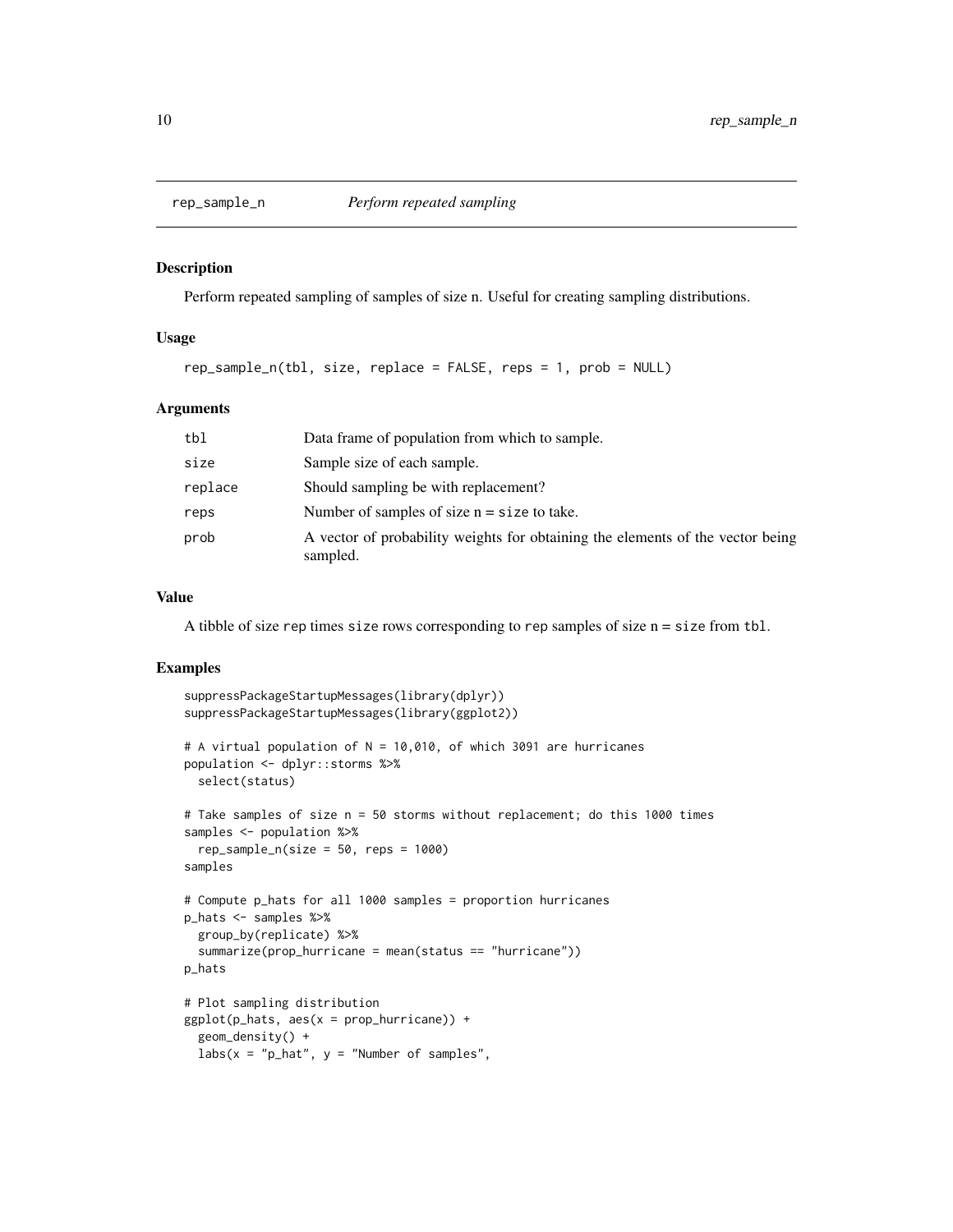<span id="page-10-0"></span>title = "Sampling distribution of p\_hat from 1000 samples of size 50")

<span id="page-10-1"></span>shade\_confidence\_interval

*Add information about confidence interval*

# Description

shade\_confidence\_interval() plots confidence interval region on top of the [visualize\(\)](#page-14-1) output. It should be used as {ggplot2} layer function (see examples). shade\_ci() is its alias.

#### Usage

```
shade_confidence_interval(endpoints, color = "mediumaquamarine",
 fill = "turquoise", ...)
```

```
shade_ci(endpoints, color = "mediumaquamarine", fill = "turquoise",
  ...)
```
#### Arguments

| endpoints  | A 2 element vector or a 1 x 2 data frame containing the lower and upper values<br>to be plotted. Most useful for visualizing conference intervals. |
|------------|----------------------------------------------------------------------------------------------------------------------------------------------------|
| color      | A character or hex string specifying the color of the end points as a vertical lines<br>on the plot.                                               |
| fill       | A character or hex string specifying the color to shade the confidence interval.<br>If NULL then no shading is actually done.                      |
| $\ddots$ . | Other arguments passed along to {ggplot2} functions.                                                                                               |

# Value

A list of {ggplot2} objects to be added to the visualize() output.

#### See Also

[shade\\_p\\_value\(\)](#page-11-1) to add information about p-value region.

```
viz_plot <- mtcars %>%
 dplyr::mutate(am = factor(am)) %>%
 specify(mpg \sim am) %>% # alt: response = mpg, explanatory = am
 hypothesize(null = "independence") %>%
 generate(reps = 100, type = "permute") %>%
 calculate(stat = "t", order = c("1", "0")) %>%
 visualize(method = "both")
```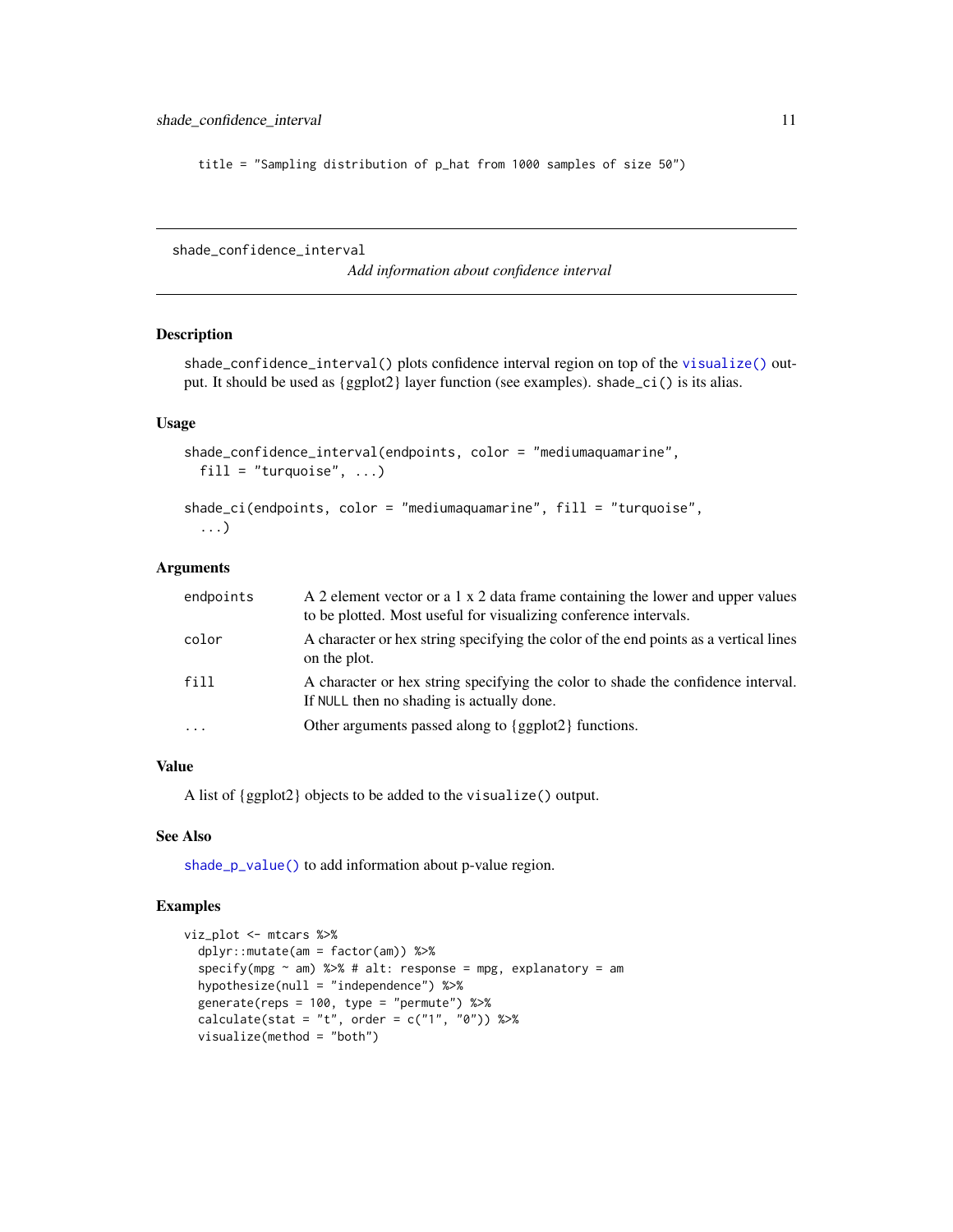```
viz_plot + shade_confidence_interval(c(-1.5, 1.5))
viz_plot + shade_confidence_interval(c(-1.5, 1.5), fill = NULL)
```
<span id="page-11-1"></span>shade\_p\_value *Add information about p-value region(s)*

#### Description

shade\_p\_value() plots p-value region(s) on top of the [visualize\(\)](#page-14-1) output. It should be used as {ggplot2} layer function (see examples). shade\_pvalue() is its alias.

#### Usage

```
shade_p_value(obs_stat, direction, color = "red2", fill = "pink", ...)
shade_pvalue(obs_stat, direction, color = "red2", fill = "pink", ...)
```
#### Arguments

| obs_stat  | A numeric value or 1x1 data frame corresponding to what the observed statistic<br>1S.                                                                                                                     |
|-----------|-----------------------------------------------------------------------------------------------------------------------------------------------------------------------------------------------------------|
| direction | A string specifying in which direction the shading should occur. Options are<br>"less", "greater", or "two_sided". Can also give "left", "right", or<br>"both". If NULL then no shading is actually done. |
| color     | A character or hex string specifying the color of the observed statistic as a verti-<br>cal line on the plot.                                                                                             |
| fill      | A character or hex string specifying the color to shade the p-value region. If<br>NULL then no shading is actually done.                                                                                  |
| .         | Other arguments passed along to {ggplot2} functions.                                                                                                                                                      |
|           |                                                                                                                                                                                                           |

### Value

A list of {ggplot2} objects to be added to the visualize() output.

#### See Also

[shade\\_confidence\\_interval\(\)](#page-10-1) to add information about confidence interval.

```
viz_plot <- mtcars %>%
  dplyr::mutate(am = factor(am)) %>%
  specify(mpg \sim am) %>% # alt: response = mpg, explanatory = am
  hypothesize(null = "independence") %>%
  generate(reps = 100, type = "permute") %>%
  calculate(stat = "t", order = c("1", "0")) %>%
```
<span id="page-11-0"></span>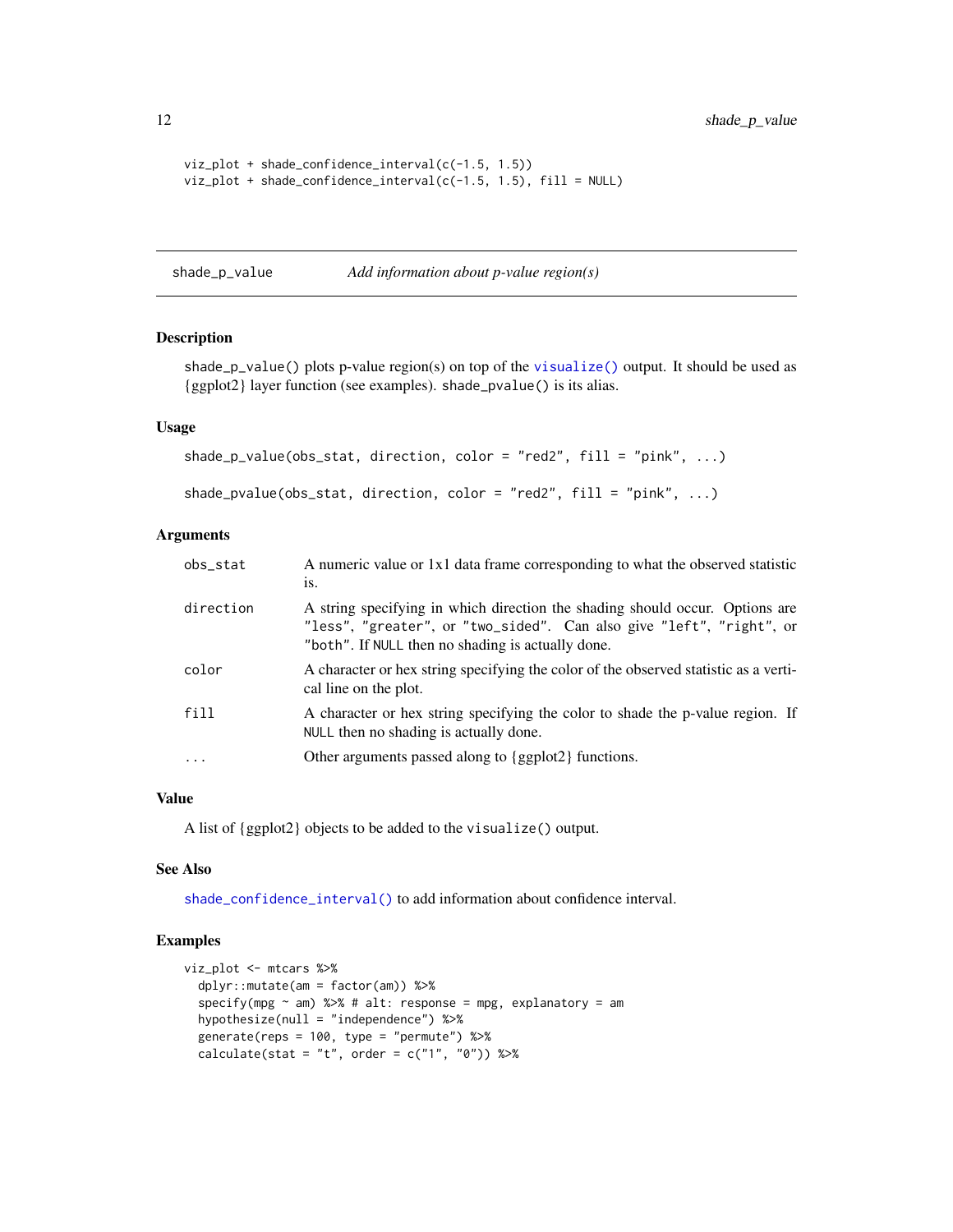#### <span id="page-12-0"></span>specify the state of the state of the state of the state of the state of the state of the state of the state of the state of the state of the state of the state of the state of the state of the state of the state of the st

```
visualize(method = "both")
viz_plot + shade_p_value(1.5, direction = "right")
viz_plot + shade_p_value(1.5, direction = "both")
viz_plot + shade_p_value(1.5, direction = NULL)
```
<span id="page-12-1"></span>specify *Specify the response and explanatory variables*

# Description

specify() also converts character variables chosen to be factors.

#### Usage

specify(x, formula, response = NULL, explanatory = NULL, success = NULL)

# Arguments

| $\mathsf{x}$ | A data frame that can be coerced into a tibble.                                                                                                                             |
|--------------|-----------------------------------------------------------------------------------------------------------------------------------------------------------------------------|
| formula      | A formula with the response variable on the left and the explanatory on the right.                                                                                          |
| response     | The variable name in x that will serve as the response. This is alternative to<br>using the formula argument.                                                               |
| explanatory  | The variable name in x that will serve as the explanatory variable.                                                                                                         |
| success      | The level of response that will be considered a success, as a string. Needed<br>for inference on one proportion, a difference in proportions, and corresponding<br>z stats. |

#### Value

A tibble containing the response (and explanatory, if specified) variable data.

```
# Permutation test similar to ANOVA
mtcars %>%
  dplyr::mutate(cyl = factor(cyl)) %>%
  specify(mpg \sim cyl) %>%
  hypothesize(null = "independence") %>%
  generate(reps = 100, type = "permute") %>%
  calculate(stat = "F")
```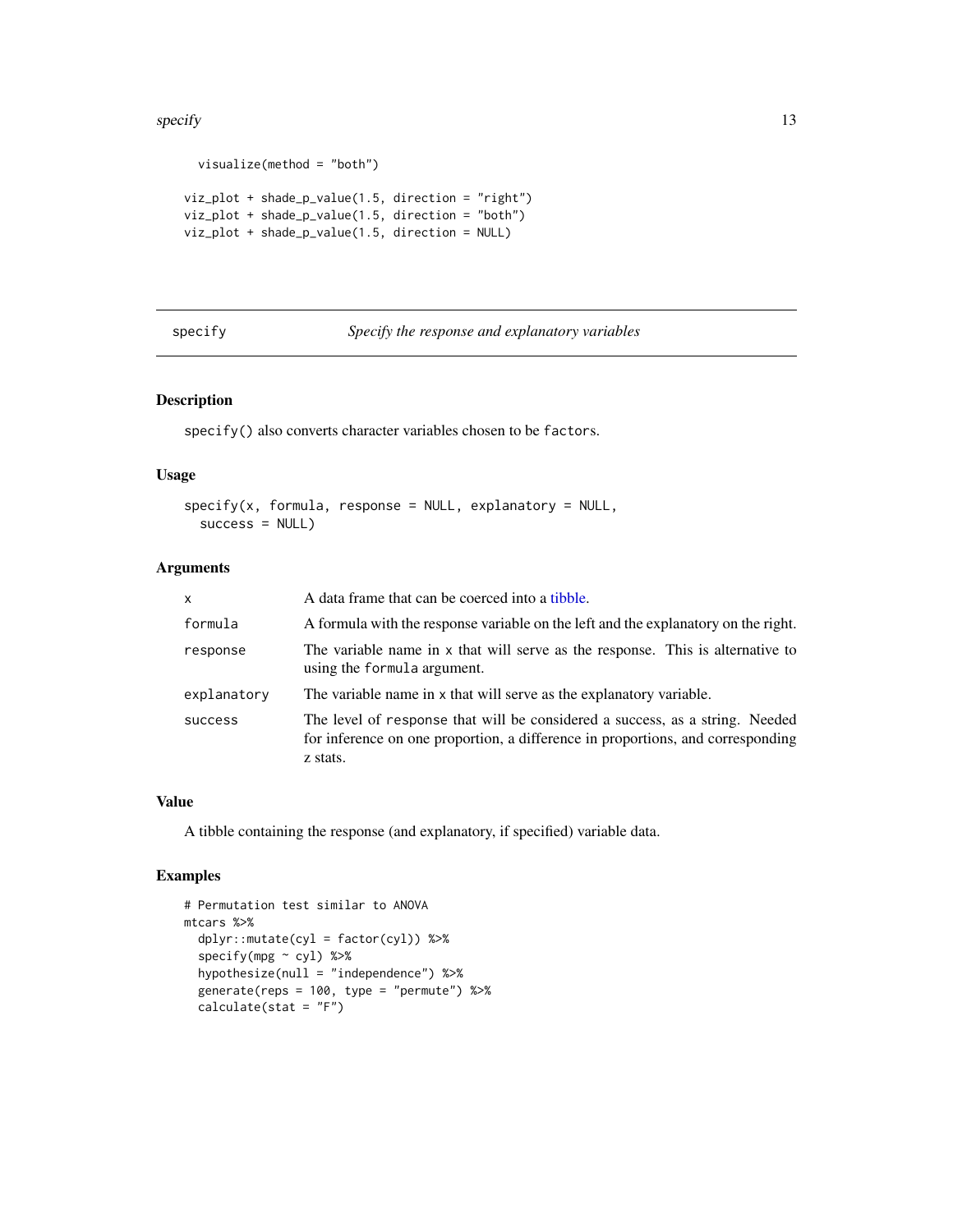<span id="page-13-0"></span>

# Description

A shortcut wrapper function to get the observed test statistic for a t test.

# Usage

t\_stat(data, formula, ...)

# Arguments

| data     | A data frame that can be coerced into a tibble.                                    |
|----------|------------------------------------------------------------------------------------|
| formula  | A formula with the response variable on the left and the explanatory on the right. |
| $\cdots$ | Pass in arguments to {infer} functions.                                            |

| t_test | Tidy t-test |  |
|--------|-------------|--|
|        |             |  |

# Description

A tidier version of [t.test\(\)](#page-0-0) for two sample tests.

# Usage

```
t_test(data, formula, order = NULL, alternative = "two_sided",
 \bar{m}u = 0, conf_int = TRUE, conf_level = 0.95, ...)
```

| data        | A data frame that can be coerced into a tibble.                                                                                                                                                   |
|-------------|---------------------------------------------------------------------------------------------------------------------------------------------------------------------------------------------------|
| formula     | A formula with the response variable on the left and the explanatory on the right.                                                                                                                |
| order       | A string vector of specifying the order in which the levels of the explanatory<br>variable should be ordered for subtraction, where order $= c("first", "second")$<br>means ("first" - "second"). |
| alternative | Character string giving the direction of the alternative hypothesis. Options are<br>"two_sided" (default), "greater", or "less".                                                                  |
| mu          | A numeric value giving the hypothesized null mean value for a one sample test<br>and the hypothesized difference for a two sample test.                                                           |
| $conf_$     | A logical value for whether to include the confidence interval or not. TRUE by<br>default.                                                                                                        |
| conf_level  | A numeric value between 0 and 1. Default value is 0.95.                                                                                                                                           |
| .           | For passing in other arguments to t.test().                                                                                                                                                       |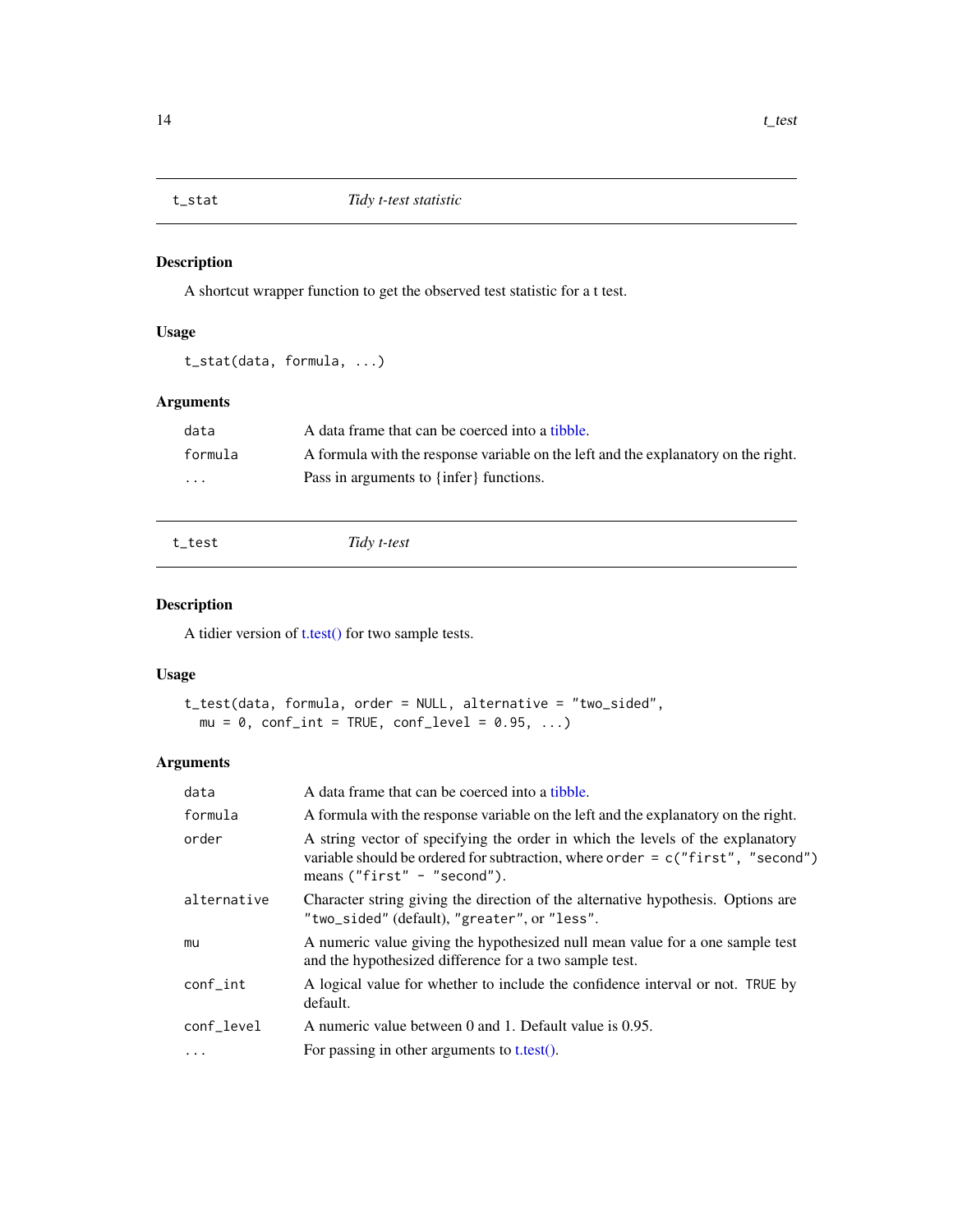#### <span id="page-14-0"></span>visualize the contract of the contract of the contract of the contract of the contract of the contract of the contract of the contract of the contract of the contract of the contract of the contract of the contract of the

#### Examples

```
# t test for comparing mpg against automatic/manual
mtcars %>%
  dplyr::mutate(am = factor(am)) %>%
  t_test(mpg \sim am, order = c("1", "0"), alternative = "less")
```
#### visualize *Visualize statistical inference*

# Description

Visualize the distribution of the simulation-based inferential statistics or the theoretical distribution (or both!).

#### Usage

```
visualize(data, bins = 15, method = "simulation",
  dens_color = "black", obs_stat = NULL, obs_stat_color = "red2",
  pvalue_fill = "pink", direction = NULL, endpoints = NULL,
  endpoints_color = "mediumaquamarine", ci_fill = "turquoise", ...)visualise(data, bins = 15, method = "simulation",
  dens_color = "black", obs_stat = NULL, obs_stat_color = "red2",
 pvalue_fill = "pink", direction = NULL, endpoints = NULL,
  endpoints_color = "mediumaquamarine", ci_fill = "turquoise", ...)
```

| data        | The output from calculate().                                                                                                                                                                                                                                                                            |
|-------------|---------------------------------------------------------------------------------------------------------------------------------------------------------------------------------------------------------------------------------------------------------------------------------------------------------|
| bins        | The number of bins in the histogram.                                                                                                                                                                                                                                                                    |
| method      | A string giving the method to display. Options are "simulation", "theoretical",<br>or "both" with "both" corresponding to "simulation" and "theoretical".                                                                                                                                               |
| dens color  | A character or hex string specifying the color of the theoretical density curve.                                                                                                                                                                                                                        |
| obs_stat    | A numeric value or 1x1 data frame corresponding to what the observed statistic<br>is. Deprecated (see Details).                                                                                                                                                                                         |
|             | obs_stat_color A character or hex string specifying the color of the observed statistic as a verti-<br>cal line on the plot. Deprecated (see Details).                                                                                                                                                  |
| pvalue_fill | A character or hex string specifying the color to shade the p-value. In previous<br>versions of the package this was the shade_color argument. <b>Deprecated</b> (see<br>Details).                                                                                                                      |
| direction   | A string specifying in which direction the shading should occur. Options are<br>"less", "greater", or "two_sided" for p-value. Can also give "left", "right",<br>or "both" for p-value. For confidence intervals, use "between" and give the<br>endpoint values in endpoints. Deprecated (see Details). |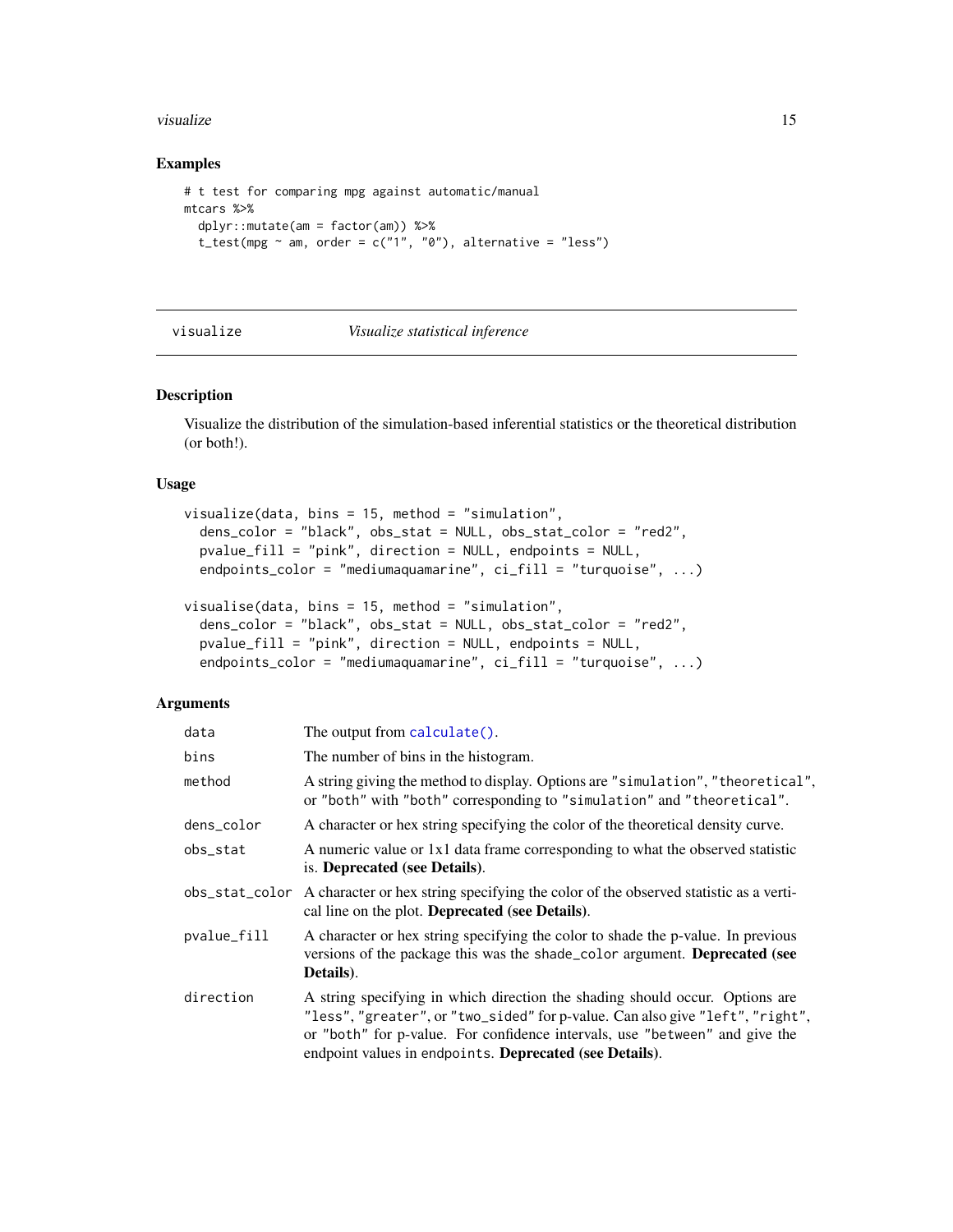<span id="page-15-0"></span>

| endpoints       | A 2 element vector or a 1 x 2 data frame containing the lower and upper values<br>to be plotted. Most useful for visualizing conference intervals. Deprecated (see<br>Details). |
|-----------------|---------------------------------------------------------------------------------------------------------------------------------------------------------------------------------|
| endpoints_color |                                                                                                                                                                                 |
|                 | A character or hex string specifying the color of the observed statistic as a verti-<br>cal line on the plot. Deprecated (see Details).                                         |
| ci fill         | A character or hex string specifying the color to shade the confidence interval.<br><b>Deprecated (see Details).</b>                                                            |
| .               | Other arguments passed along to {ggplot2} functions.                                                                                                                            |

# Details

In order to make visualization workflow more straightforward and explicit visualize() now only should be used to plot statistics directly. That is why arguments not related to this task are deprecated and will be removed in a future release of {infer}.

To add to plot information related to p-value use [shade\\_p\\_value\(\)](#page-11-1). To add to plot information related to confidence interval use [shade\\_confidence\\_interval\(\)](#page-10-1).

# Value

A ggplot object showing the simulation-based distribution as a histogram or bar graph. Also used to show the theoretical curves.

#### See Also

[shade\\_p\\_value\(\)](#page-11-1), [shade\\_confidence\\_interval\(\)](#page-10-1).

```
# Permutations to create a simulation-based null distribution for
# one numerical response and one categorical predictor
# using t statistic
mtcars %>%
  dplyr::mutate(am = factor(am)) %>%
  specify(mpg \sim am) %>% # alt: response = mpg, explanatory = am
  hypothesize(null = "independence") %>%
  generate(reps = 100, type = "permute") %>%
  calculate(stat = "t", order = c("1", "0")) %>%
  visualize(method = "simulation") #default method
# Theoretical t distribution for
# one numerical response and one categorical predictor
# using t statistic
mtcars %>%
  dplyr::mutate(am = factor(am)) %>%
  specify(mpg \sim am) %>% # alt: response = mpg, explanatory = am
  hypothesize(null = "independence") %>%
  # generate() is not needed since we are not doing simulation
  calculate(stat = "t", order = c("1", "0")) %>%
  visualize(method = "theoretical")
```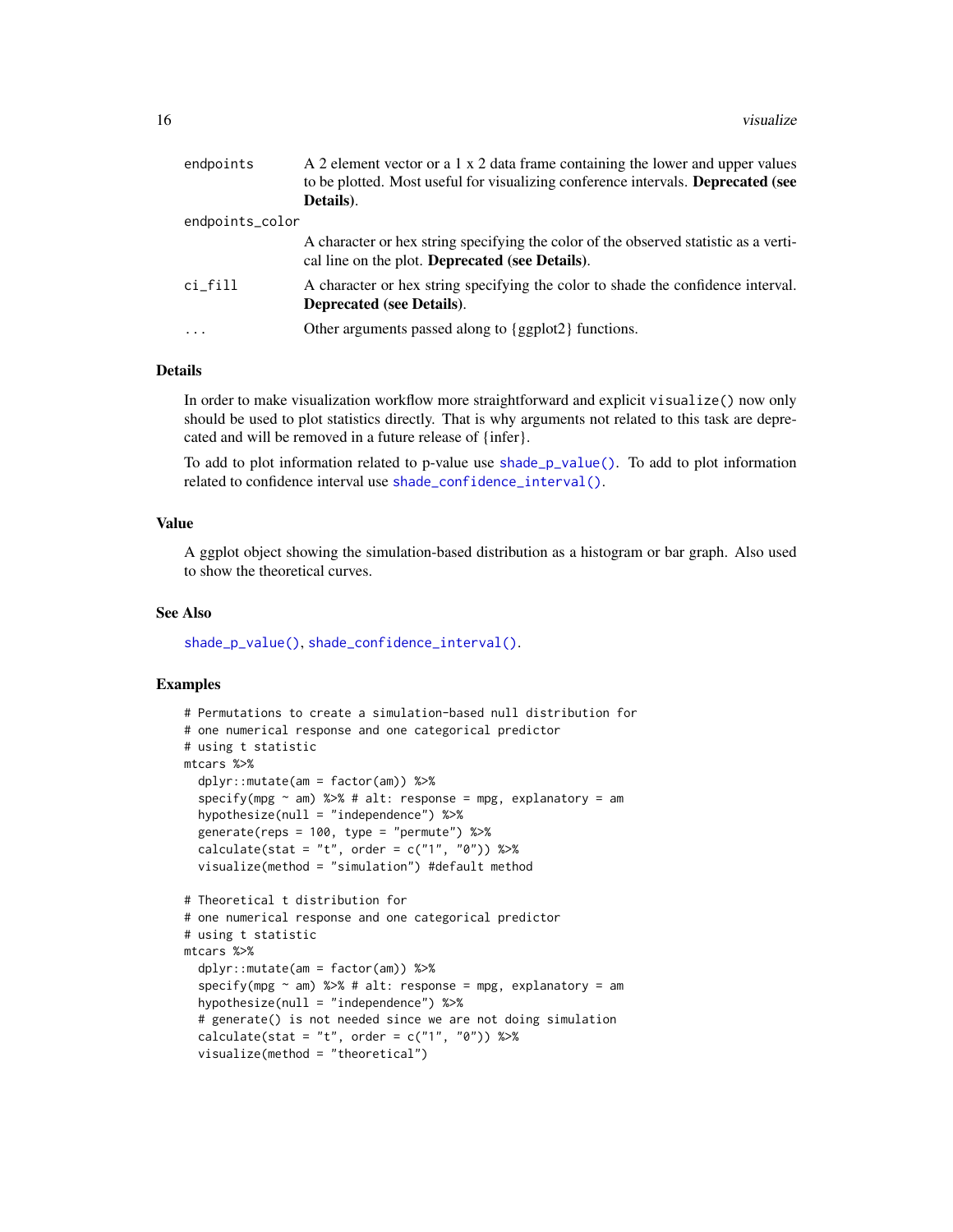```
# Overlay theoretical distribution on top of randomized t-statistics
mtcars %>%
  dplyr::mutate(am = factor(am)) %>%
  specify(mpg \sim am) %>% # alt: response = mpg, explanatory = am
  hypothesize(null = "independence") %>%
  generate(reps = 100, type = "permute") %>%
  calculate(stat = "t", order = c("1", "0")) %>%
  visualize(method = "both")
```
<span id="page-16-1"></span>%>% *Pipe*

# Description

Like {dplyr}, {infer} also uses the pipe function, [%>%](#page-16-1) to turn function composition into a series of imperative statements.

# Arguments

lhs, rhs Inference functions and the initial data frame.

#### <span id="page-16-0"></span> $\%$  >% 17